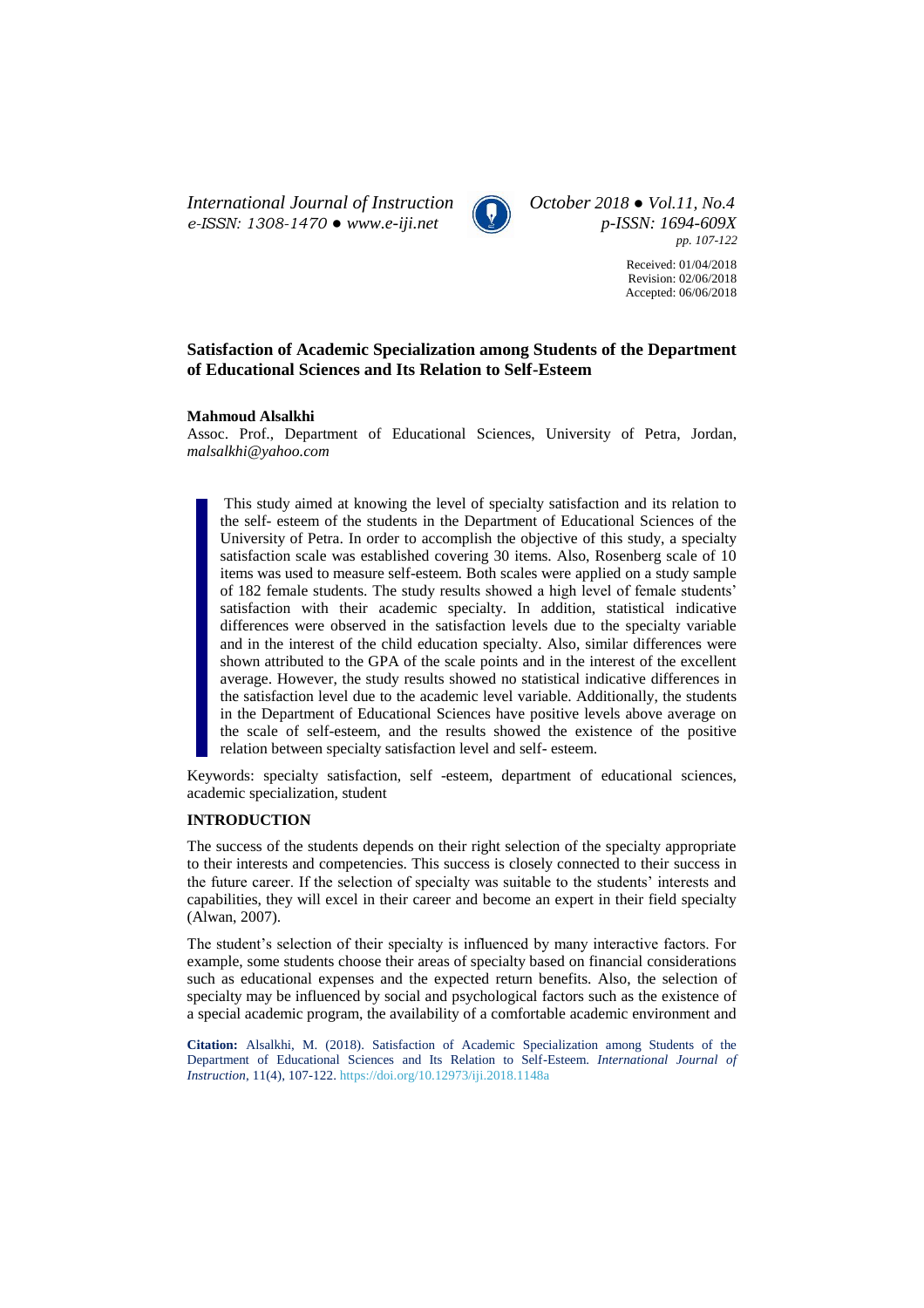the university location. Other factors may include the guidance and orientation given to the students at school by teachers or academic advisors. Also, the selection may be affected by advice from parents, friends, and classmates. Finally, the selection is determined by the ability of the student to meet the admission requirements of a certain specialty or college (Mcdonough, 1994).

The decision of selecting a specialty is one of the most important decisions taken in one's life as it determines his future. Mature people choose the specialty that fulfills the future life requirements and keeps in line with the social, economic, and technological developments. The specialty selection is considered as an individual as well as a social issue. At the individual level, it determines basic issues in one's life, and at the social level, it helps the person to get a secured job and progress to a higher position (Williams, 2007).

The majority of high school graduates face difficulty in selecting a suitable and promising specialty which qualifies them for the future career. The selection of an inappropriate specialty will, no doubt, result in dissatisfaction with the future career (Zhang, 2007).

It is of note that the University of Petra in Jordan offers 28 undergraduate specialties for students to select the specialty that suits their interests, competencies and the needs of the society. The specialty of educational sciences is one of those available at University of Petra. Unfortunately, this specialty lacks the motivation of students to choose in the absence of its social prestige, low salaries, and limited opportunities for job advancement.

# **Specialty Satisfaction**

Specialty satisfaction is considered as an important issue as it makes students feel comfortable and motivated to accomplish success and avoid failure. In addition, this satisfaction provides students with internal feeling manifested by their behavior that expresses their comfort with specialty and university (Meesa, 2014).

The specialty satisfaction can be defined as the extent of meeting the student's basic and secondary needs through studying his specialty and later working in the future career. Also, the specialty satisfaction has an important role in accomplishing the university aims. The selection of a specialty will influence the personal and social levels as well as his academic results and future career (Awad & Ali, 2001).

The Social Professional Knowledge Theory (Lent, et al, 1994) is considered as the most important theory which explained the specialty satisfaction. This theory confirmed the existence of the following three factors that affect the specialty satisfaction:

- **·** Development in accomplishing the desired objectives.
- · Selection.
- · Performance.

Lent (2004) confirmed that some social knowledge changes such as self- esteem may be beneficial in studying the specialty satisfaction. Also, Lent confirmed that self- esteem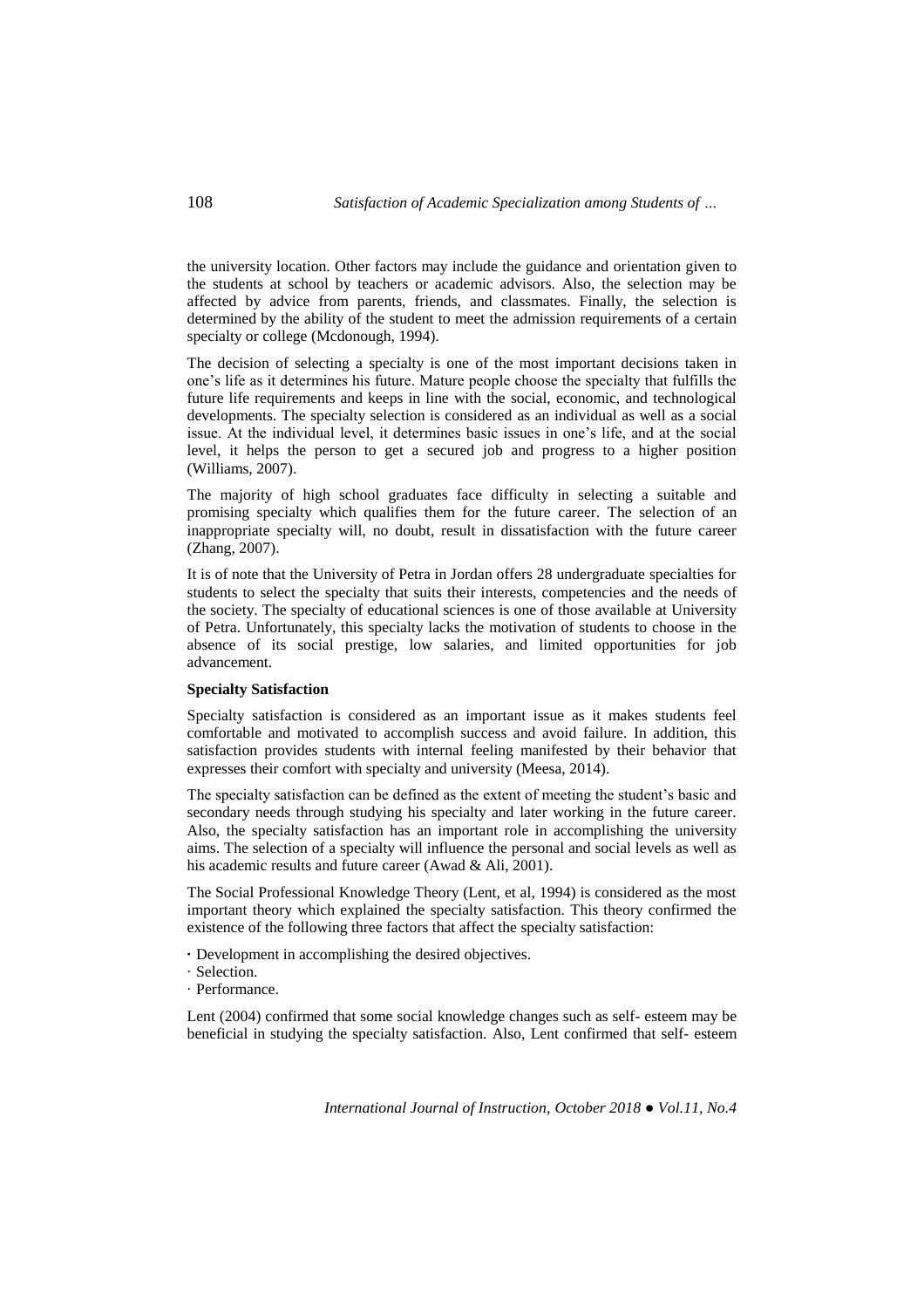and the ability to develop the accomplishment of aims indicate student's satisfaction in his academic life.

#### **Self Esteem**

The self-development indicates the individual's judgment on the importance of his personality. For example, people with high self- esteem believe that they are valuable and important. and, therefore, they deserve others' respect and appreciation. They also have confidence in the validity of their thoughts. On the other hand, people with low self- esteem do not see any value or importance of themselves, and they believe of being unaccepted by others and have the feeling of being incapable of making the positive contribution (Deeb, 2014).

Self- esteem is an expression of value, confidence, or love, and these are basic elements required to achieve psychological balance and feeling with self-satisfaction. It is a selfjudgment that determines the extent of the psychological balance achievement. If the balance is positive, it gives the individual the ability to perform proper reactions and a feeling of happiness. This provides one's self ability to face the life difficulties. But negative balance leads to pessimism and lack of confidence which hinders communication with others and adaptation with events, and this will negatively affect the psychological health (Alawi, 2014). Also, self- esteem contributes in determining the individual's behavior, motivation, and persistence on performing a specific task (Al-Ulwan, 2015).

Murk (1999) believes that self- esteem has two degrees: high degree which creates positive behavior that helps them assess others positively and determine their attitudes accepted to them. On the other hand, the low degree of self- esteem that creates internal threats and permanent condition of negative feeling that causes isolation and lack of security.

The current study was based on theories that explained self- esteem such as Walz theory (1991), Cooper Smith theory(1976), and Rozenberg theory(1965). This study aimed at studying the growth and development of the psychological self-behavior taking into consideration the social norms. Also, the study emphasized the adolescence group pertaining to the development of their positive self-behavior with special emphasis on the family role in supporting or ignoring this behavior.

#### **Review of Literature**

Hasan (2016) conducted a study aimed at finding the self- esteem level of the students in the Education College at Al-Sudan University for Technology Sciences, and the relation of this level with anxiety. The study sample consisted of 305 male and female students, and the results reported that the self- esteem level of students was average and has no relation to anxiety.

Hanny (2015) investigated the relation between the life quality and the academic specialty satisfaction of the university students, and its relation to the gender. This study covered 100 male and female students (who were about to graduate) at the University of Hammo Green Valley. The study results showed no statistical indicative relation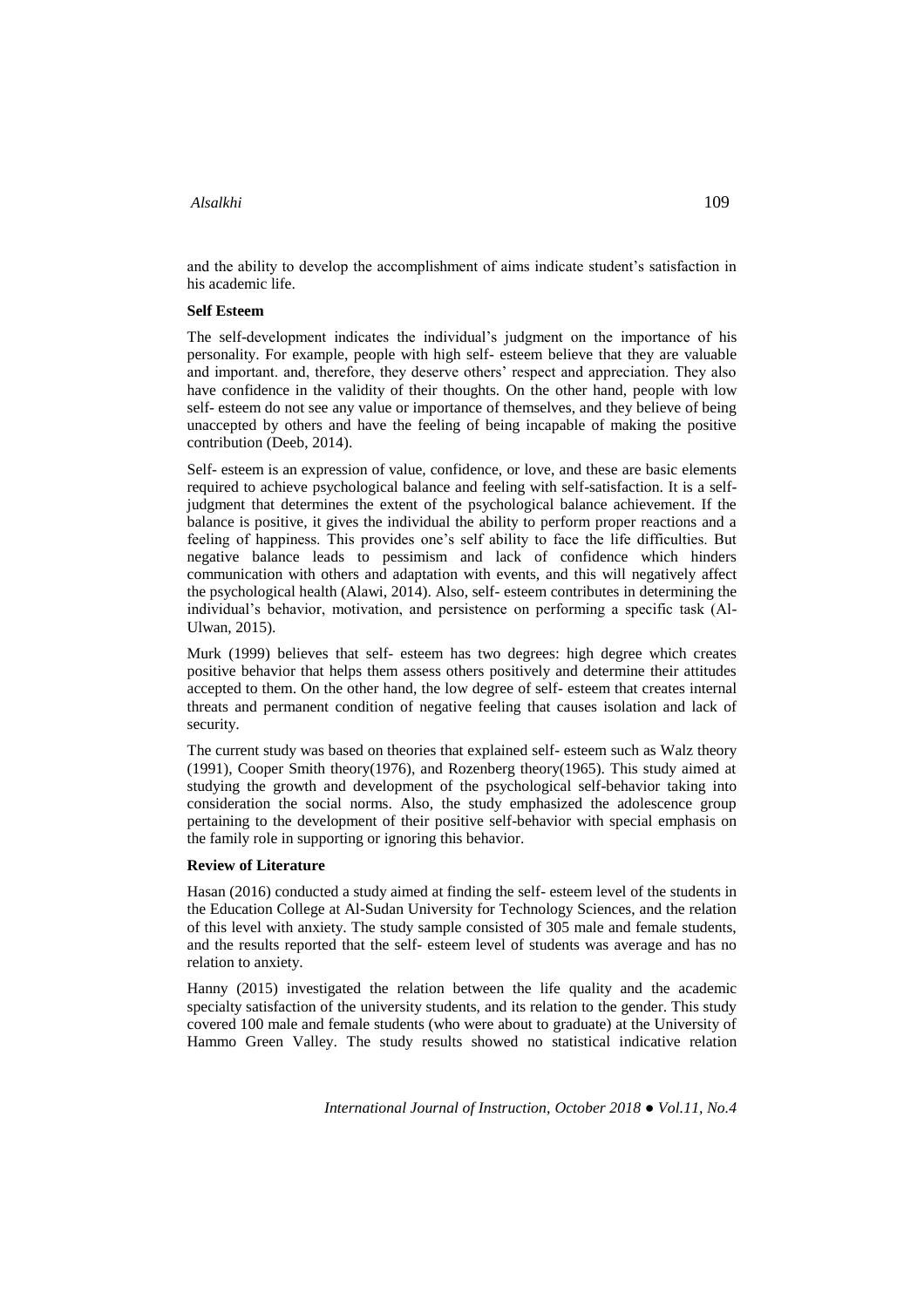between life quality and the academic specialty satisfaction of the university students. Also, the results showed no statistical indicative differences between male and female students related to the specialty satisfaction regardless of their university specialty.

Meesa(2014) studied the relation between the academic specialty satisfaction and the ambition level of  $1<sup>st</sup>$ - year university students. The study was applied on a sample of 89 male and female students. The study results showed no statistical indicative differences between male and female students regarding the specialty satisfaction and ambition level. However, the study claims that there were statistical indicative differences have been detected among Arts, Science and Arabic Literature students at the aforementioned university.

Jassim and Heliw (2014) examined the relation between specialty desire and learning motivation. The study sample consisted of 160 male and female students from Baghdad University. The study results revealed that the university students exposed both specialty desire and learning motivation, and no variations were detected among different academic specialties"

Al-Amrat and Al-rfou' (2014) measured the satisfaction level of the university life and its relation to the self-esteem of the female students at Al-Tafila University in Jordan. The study sample was consisted of 302 female students selected randomly. The study results revealed an average degree of students' satisfaction with the university life, but their self-esteem scored high degree. Also, the results revealed the existence of statistical indicative variations among the satisfaction levels of the sample students regarding the university life. These differences are attributed to the specialty variable, university dormitory, and the GPA which was in favor of those students of humanity colleges and live in the dormitory, and whose GPA is either good or better. Additionally, the study results showed a connection between the satisfaction of the university life and self- esteem.

Khaza'leh and Tashtoush (2011) explored the attitudes of the special education students at Al-Qaseem University in Saudi Arabia toward their academic specialty. The study sample covered 246 male and female students. The study sample showed positive attitudes of students toward their specialties. Also, the results of this study showed no statistical indicative differences attributed to the students' academic achievement variable.

Abu Mustafa (2008) studied the attitudes of the "Psychological Guidance" students at Al-Aqsa University toward their areas of specialty. The study sample covered 240 male and female students. The study results showed positive attitudes of students toward their specialties. Also, the study showed no statistical indicative differences attributed to the students' gender and GPA variables. However, it showed the existence of differences attributed to the academic achievement variable, and in favor of the  $2<sup>nd</sup>$  year students.

Al-Jarrah (2007**)** investigated the attitudes of the Psychological Guidance students at Al-Yarmouk University in Jordan toward their areas of specialty, and see if there are any differences of their attitudes due to the gender, academic level, and living place variables. Also, the study aimed at finding out the nature of the relation between the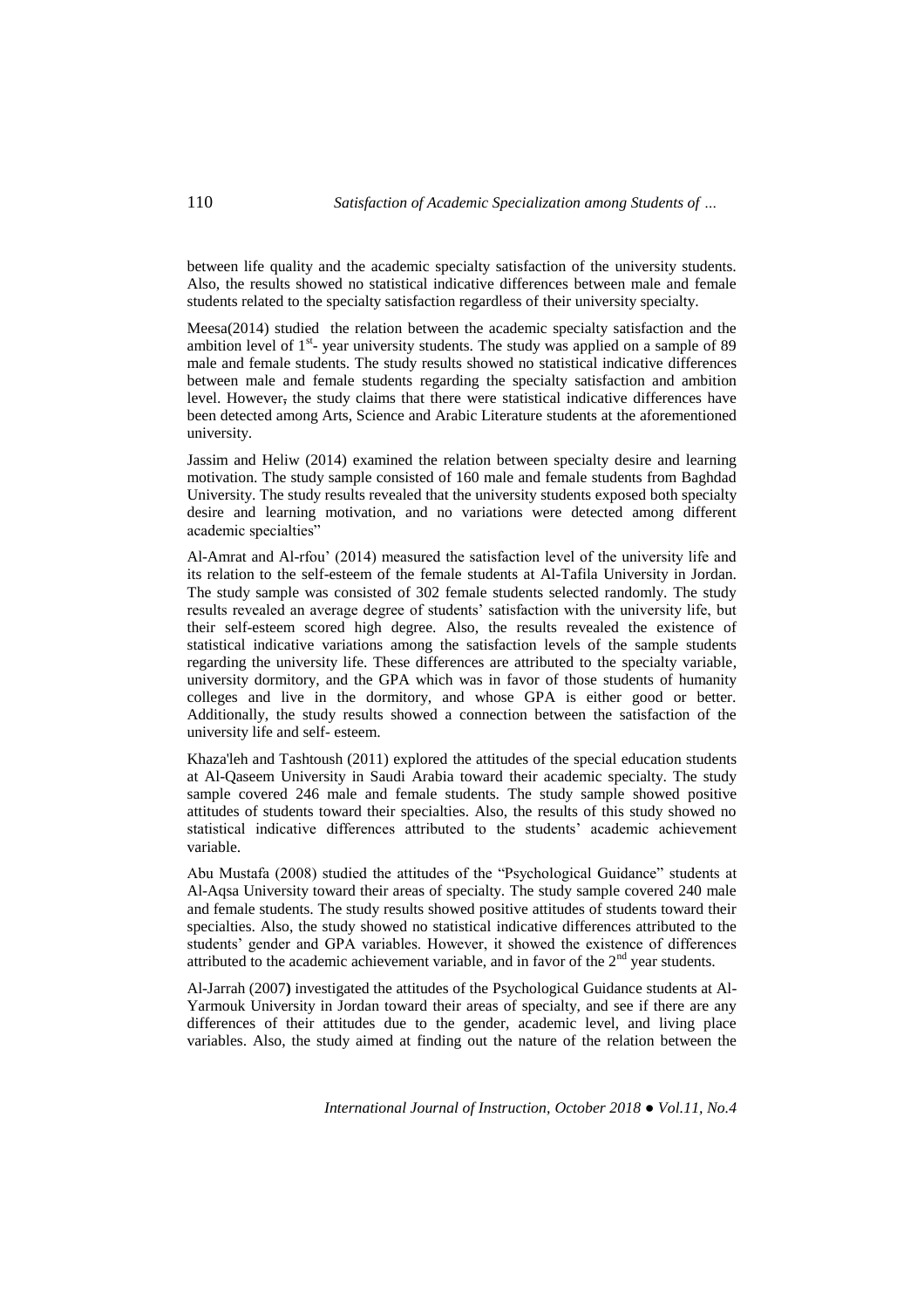student's GPA and his attitude toward his specialty. The study sample covered 241 male and female students. In general, the results showed a generally positive attitude of students toward their areas of specialty, whereas it showed neutral attitudes toward their teachers of the psychological guidance and toward the study plan. Furthermore, the results showed an evidence of a negative relationship between the student's academic achievement and the attitude toward his/specialty. However, it showed a positive relationship between the students' GPA and the attitude toward his specialty.

Miskiniene and Rodzeviciute (2005) studied the factors that direct students choose the teaching career. The results revealed that the most important motivation is the desire to learn and his scholastic activities which attract him to the teaching career. It should be noted that school has a fundamental role in directing the individual to take the right decision regarding his choice of the future career. The choice should be based on an objective evaluation of the career, as well as full understanding of the mental qualifications, competencies, and interest required by the target career.

Kazem and Al-Mia'mari (2004) studied the nature of the students' attitudes toward Psychology at Sultan Qabous University in Oman. In order to accomplish this objective, surveys of 58 items were applied on a sample of 260 of male and female students. The study sample showed a generally positive attitude toward Psychology, and no differences were observed that might be associated with the gender, specialty, and GPA variables.

Zayed (2004) studied the level of self-esteem of students in the Physical Education Division of Qabous University in Oman, and its relation to the academic achievement. The study sample consisted of 102 male and female students, and the results revealed a positive level of self-esteem. Also, it showed the existence of a statistical indicative relation between self-esteem level of students and their academic achievement.

Coffman and Gillgan (2003) confirmed the relationship between the social support and self-esteem, life satisfaction and its pressure. The study sample was formed of 91  $1<sup>st</sup>$ year university students. The study results showed that students who reported high social support and self-esteem levels have experienced low levels of pressure.

Al-Nabhan (2001) developed a tool to measure the study satisfaction of students in the Educational Sciences College at Mo'ata University in Jordan and its relation to the gender and primary stage variables. The study sample covered 489 male and female students, and the study tool was made of 33 items. The study results revealed an average level of study satisfaction and showed no connection with the gender and primary stage variables.

Wildman and Torres (2001) studied the factors that affect the selection of agriculture specialty by the United States students in the New Mexico University. The study sample consisted of 335 male and female students from the College of Agriculture (53.09 % males and 45.2 % females). The age of participants was in the range of 18-38 years and with an average of 22 years. The study results showed that the previous experience of the specialty, the knowledge of friends, and the interest of students in a field job rather than an office job were the most effective factors that impact the selection of the agriculture specialty.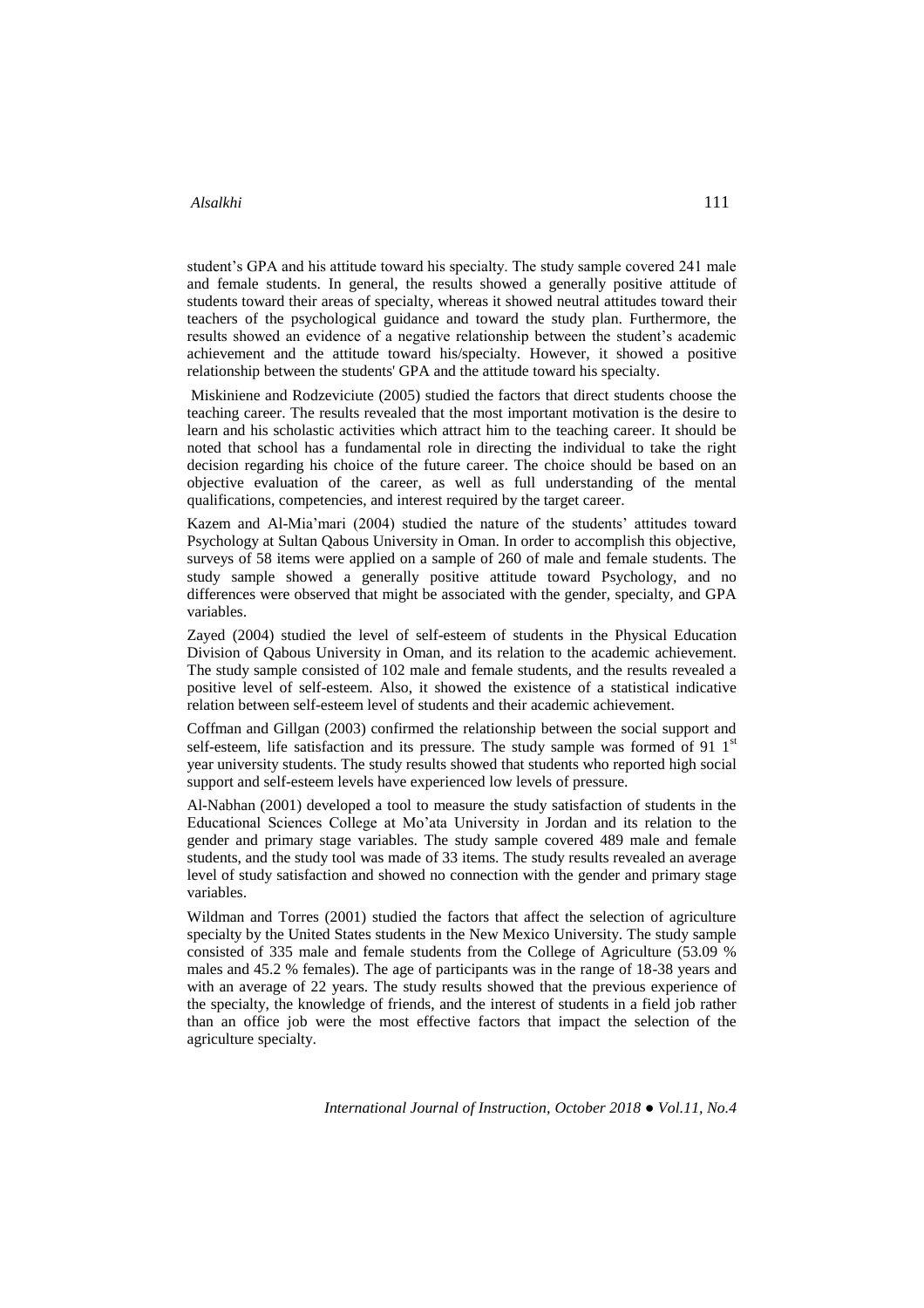It is worth noting that studying the students' satisfaction of the academic specialty has become a critical necessity, as it is considered one of the major factors that determine the professional direction of the individual future career. Unfortunately, there are only a few studies reported in the literature regarding the satisfaction of students with the specialty of educational sciences such as class teacher and child education. For this reason, the researcher was motivated to conduct a research and analysis of this subject.

#### **Study problems & Questions**

Specialty satisfaction may be due to reasons attributed to the student himself such as dissatisfaction of his future career, intellectual ability, academic achievement level, and the ability of the study to meet the needs of the individual. The dissatisfaction might be connected with the social and academic environment of the educational institute such as teaching methods and faculty qualifications.

It should be noted that the teacher has a very important role in shaping the behavior and ideas of his students who acquire their principles and values from their social as well as the academic environment. Therefore, the teacher should be a good example for his students in order to lead them in the right direction and develop their personalities.

The researcher, through his work as a faculty member and a supervisor of the field training in the Educational Sciences Division (ESD) at University of Petra, observed that a number of female students showed the low level of satisfaction with their specialty. This was a motivation for the researcher to study the specialty satisfaction level and its relation to the degree of self- esteem of the female students in the ESD. More precisely, the study tried to answer the following questions:

- 1- What is the specialty satisfaction level of students in the ESD at the University of Petra?
- 2- Does the specialty satisfaction level of students in the ESD differ according to the specialty (Class Teacher, Child Education), GPA, and academic level?
- 3- What is the level of self-esteem of female students in the ESD?
- 4- Is there any relation between the specialty satisfaction level and self-esteem of the students in the ESD?

#### **Importance of Study**

The importance of the current study is implied in understanding the concept of selfesteem that receives special attention of Psychology scientists and being considered as a positive concept in Psychology science. Also, the importance of this study is due to the fact that self-esteem may reflect the psychological case of the university student. In addition, the study is considered important as it highlights the concept of the academic specialty satisfaction of the students at the University of Petra that has a direct impact on their achievement and professional future directions.

#### **Study Purposes**

- The current study is aiming at realizing the following:
- 1- The specialty satisfaction level of students in ESD at the University of Petra.
- 2- The relation between the specialty satisfaction level and self-esteem.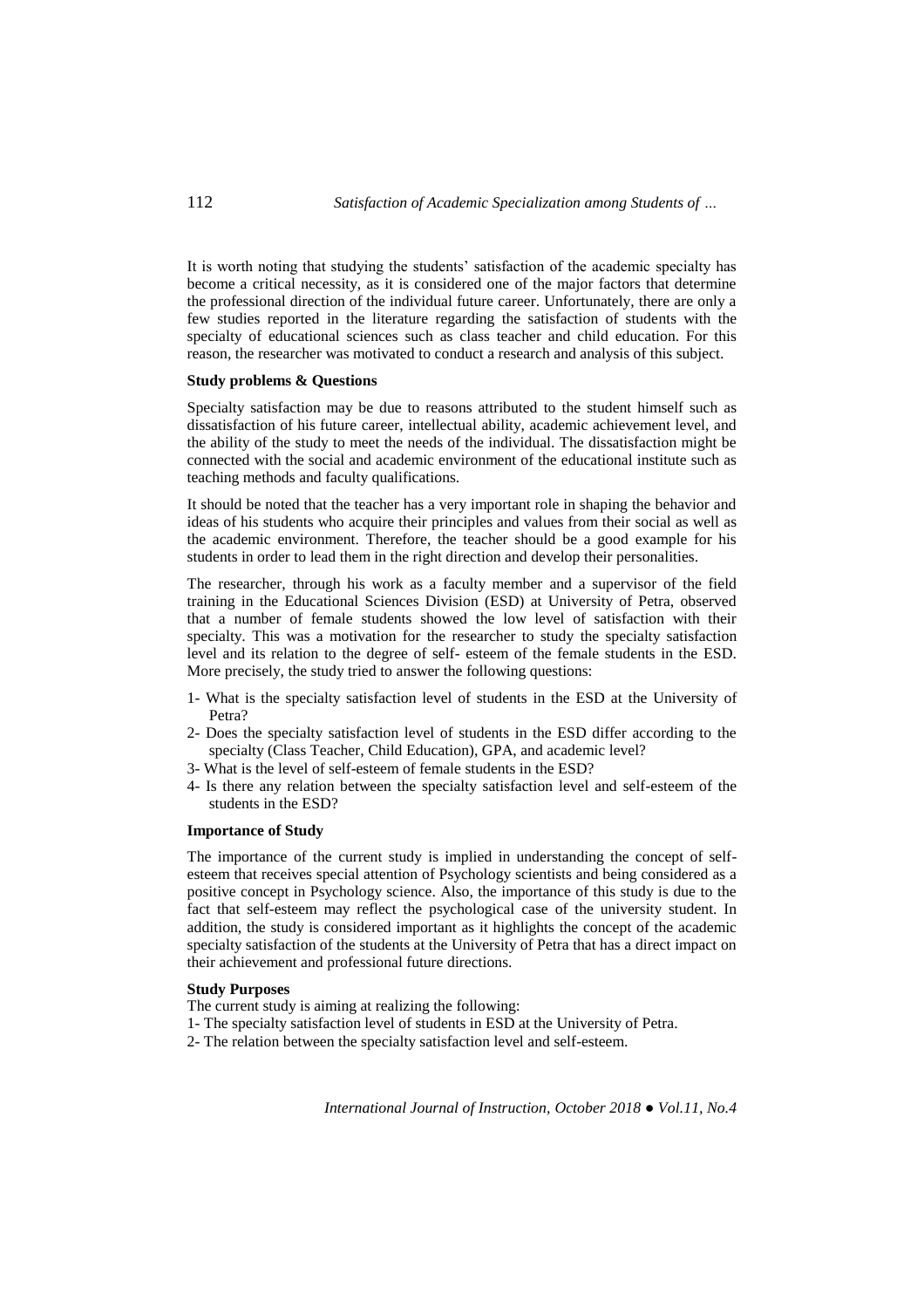- 3- Recognizing the level of self-esteem of students in ESD at the University of Petra.
- 4- Statistical indicative differences in the specialty satisfaction level of students in the ESD pertaining to variables of specialty, GPA, and academic level.

#### **Study Limitation**

The current study is limited to the female students in the Educational Sciences Division of the University of Petra, Jordan for the 2016/2017 scholastic year. This explains the emphasis of the study on female participants as shown later.

## **METHOD**

#### **Study Procedure**

This study followed a correlative and Descriptive Approach to explore the specialty satisfaction level of the students in the Educational Sciences Division of the University of Petra. Also, the same procedure is applied in understanding the effect of specialty satisfaction by the specialty, GPA, and academic levels.

#### **Participants**

The study population consisted of 409 female students registered in the Educational Sciences Division at the University of Petra for the  $2<sup>nd</sup>$  semester of the academic year 2016/2017. The study population includes 233 female students specialize in the class teacher, and 176 female students selected the specialty of child education. Whereas, the study sample consisted of 182 female students selected randomly, of which 111 female students choose the Class Teacher specialty, while 71 female students choose the Child Education specialty.

# Table 1

| Variable       | Levels                  | Frequency | Percentage |
|----------------|-------------------------|-----------|------------|
| Specialty      | Class Teacher           | 111       | 60.99      |
|                | Child Education         | 71        | 39.01      |
|                | Total                   | 182       | 100.0      |
| <b>GPA</b>     | Excellent               | 10        | 5.50       |
|                | V. good                 | 47        | 25.82      |
|                | Good                    | 71        | 39.01      |
|                | Fair                    | 40        | 21.97      |
|                | Weak                    | 14        | 7.70       |
|                | Total                   | 182       | 100.0      |
| Academic Level | $1^{\rm st}$<br>year    | 28        | 15.38      |
|                | 2 <sup>nd</sup><br>year | 39        | 21.43      |
|                | $3rd$ year              | 56        | 30.77      |
|                | $4th$ year              | 59        | 32.42      |
|                | Total                   | 182       | 100.0      |

| Number and percentage of the sample |  |
|-------------------------------------|--|
|                                     |  |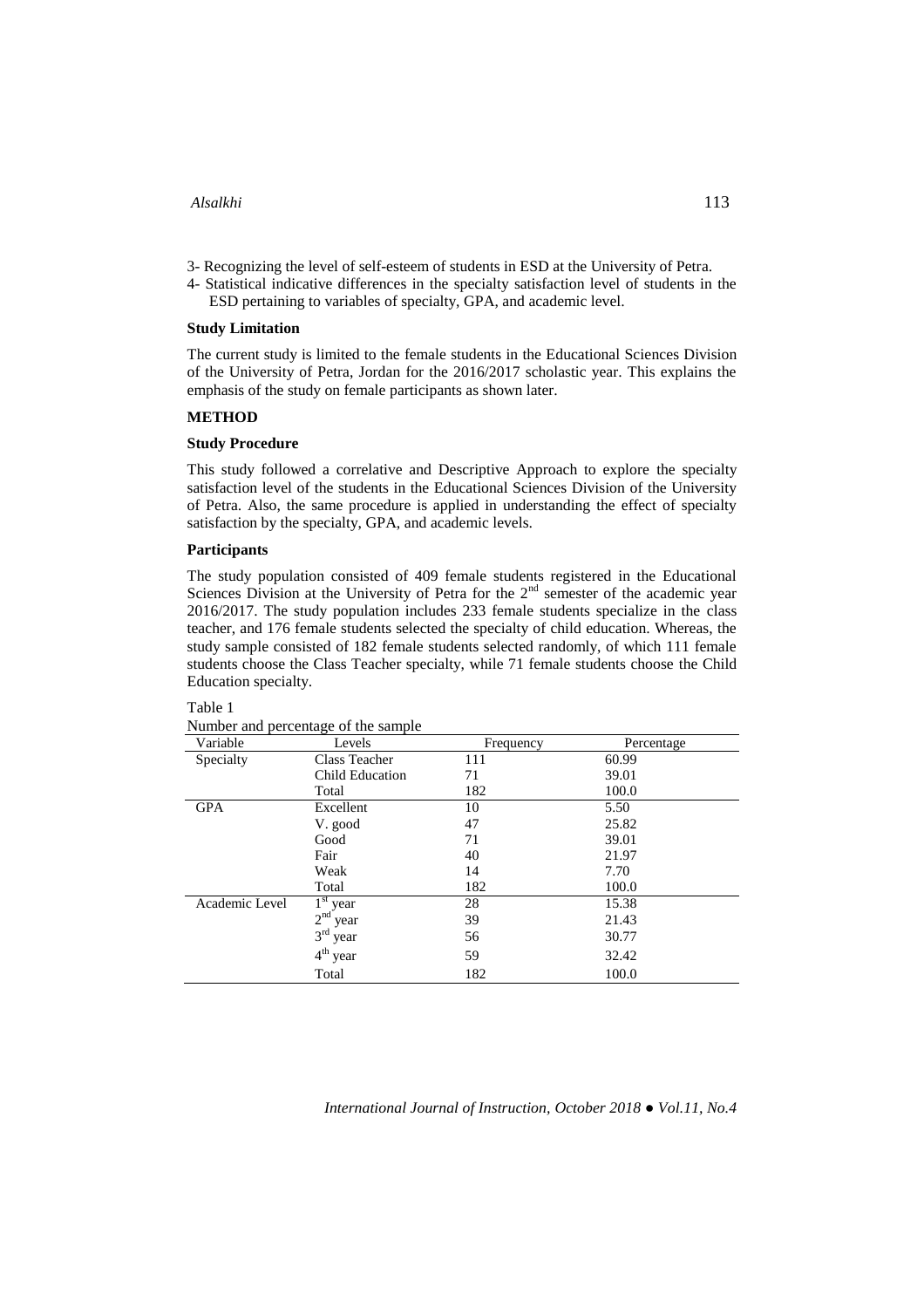#### **Study Tools**

#### **First: Specialty Satisfaction Measure:**

The researcher developed a tool to measure the specialty satisfaction of the students in the Educational Sciences Division (ESD) at University of Petra based on previous studies and the educational literature related to the specialty satisfaction. The measure tool is made of 35 items. In order to answer these items, the sample participants were requested to determine their agreement degree on each item using the five-measure scale of Likert. The items were given five options: strongly agree (5), agree (4), neutral (3), disagree (2), and strongly disagree (1).

In order to ensure the credibility of the content of specialty satisfaction measure, it was reviewed by a group of arbitrators who specialist of the Education Curricula and Psychology Science. Their role was to study the measure tool, and give their opinions regarding the suitability of the item to the content and the adequacy of the tool as related to the number of items, and its coverage and variety. Also, the group was requested to give any notes or comments pertaining to the modification, deletion or changes of the tool. Each item was accredited if it won 85% votes of the arbitrators. As a result of the review, five items were deleted, and 30 items were recommended for the tool.

The following gradual statistics was used to distribute the Arithmetic Averages of the measurement items into three levels using a range of five degrees:

- Low level (1-2.33) degree
- Average level (2.34-3.67) degree
- High level (3.68-5.00) degree

In order to ensure the consistency of the measurement, it was applied to a sample, outside the study sample, consisted of 28 male and female students from Isra' University, Jordan. After that, the measure was reapplied on the same sample after two weeks using the Test & Re-test method. The consistency coefficient was calculated using Cronbach Alfa formula, and its value was found 0.928.

#### **Second: Rozenberg Measure For Self- Assessment**

This measure is considered as one of the most known measures of self-esteem worldwide. The measure is made of ten expressions of gradual scale according to Likart: strongly agree, agree, disagree, and strongly disagree. The measure contains five positive expressions that carry the numbers 1, 3, 4, 6, 9. Also, the measure contains five negative expressions carrying the numbers 2, 5, 7, 8, 10. The degrees were calculated according to the Fourth-graduation Ladder  $(0, 1, 2, 3)$  for positive expressions, and  $(3, 1, 2, 3)$ 2, 1, 0) for negative expressions.

In order to confirm the credibility of the measure, the researcher asked a group of arbitrators to review the measure and give their feedback regarding its suitability to the measure self-esteem. As a result of the review, 91% of the group recommended its suitability.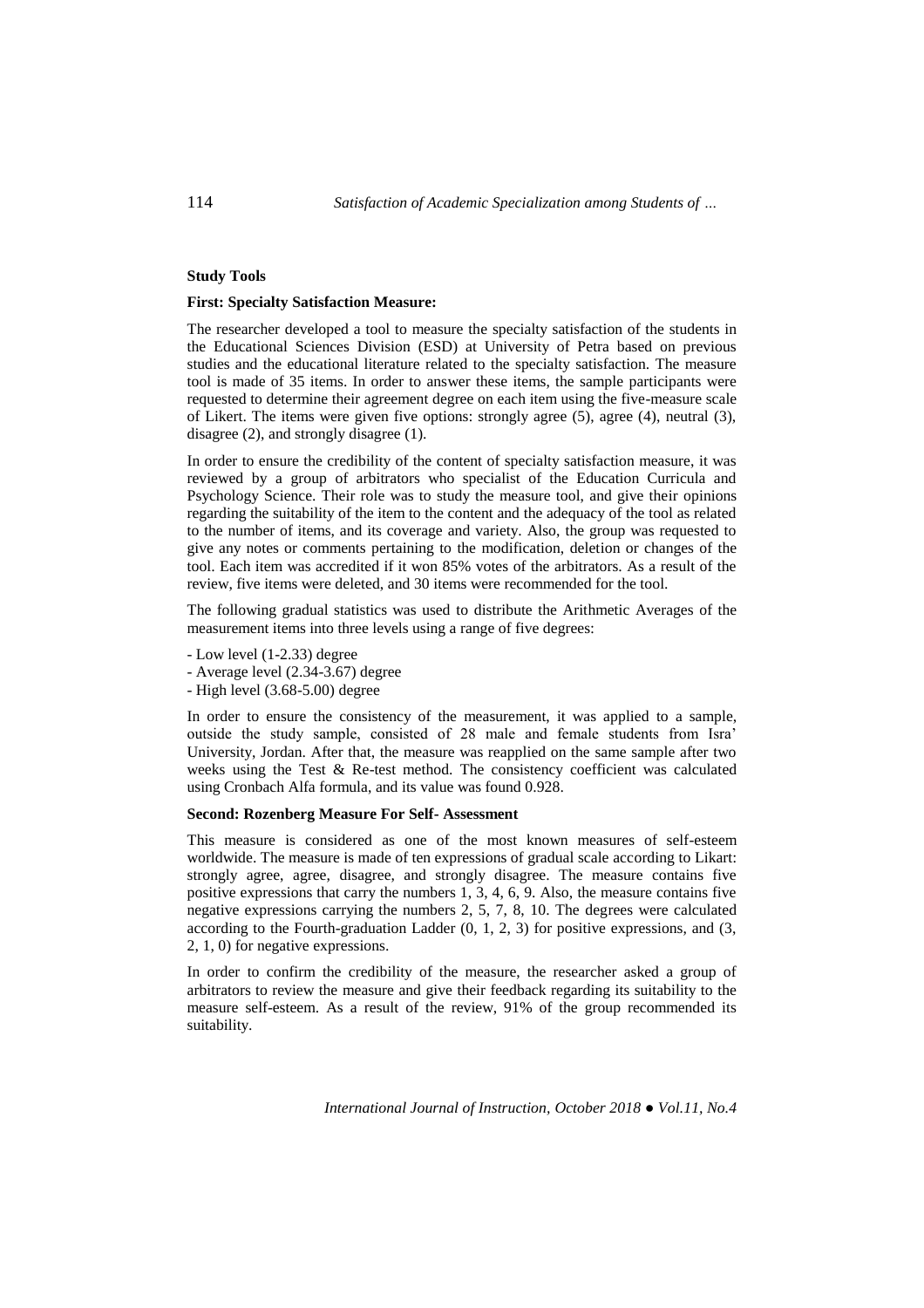The researcher calculated the consistency coefficient by reapplying it on the aforementioned group, and the reported coefficient was 0.936.

# **Study Design**

The study involved the following variables:

# **First: Independent Variables that involved**:

- Specialty: contains Class Teacher and Child Education
- GPA: has five levels: Excellent, Very Good, Good, Fair, Weak
- Academic Level: has four levels:  $1^{st}$  Year,  $2^{nd}$  Year,  $3^{rd}$  Year,  $4^{th}$  Year

#### **Second: Dependent Variables that involved**

- Specialty Satisfaction

- Self-Esteem

# **Data Analysis**

The Statistical Package for Social Sciences (SPSS) was applied to analyse the study results using the following statistical treatments:

- Cronbach Alfa Formula to calculate the consistency of study tools.

The percent of specialty satisfaction of female students in the ESD

- Arithmetic Averages and Standard Deviations

- Independent T test; "T" Test to explore any indicative differences of responses given by students of University of Petra regarding the specialty satisfaction attributed to study variables.

- Test of individual differences, and Pearson coefficient to reveal the relation between the specialty satisfaction level and self-esteem of the study sample participants.

# **FINDINGS AND DISCUSSION**

To answer the  $1<sup>st</sup>$  question; "What is the specialty satisfaction level of students in the ESD at the University of Petra?" The percent of specialty satisfaction of the female students was calculated as shown in the next table.

Table 2

|                           |     |   |                  | The percent of specially satisfaction of female students in the ESD |       |                               |       |                                 |      |
|---------------------------|-----|---|------------------|---------------------------------------------------------------------|-------|-------------------------------|-------|---------------------------------|------|
| Scale                     | N   | М | S.D              | N. of students<br>$(HLSS)*$                                         | $\%$  | N. of<br>students<br>$(AS)**$ | $\%$  | N. of<br>students<br>$(LS)$ *** | $\%$ |
| specialty<br>satisfaction | 182 |   | 3.762 0.5699 109 |                                                                     | 59.89 | -68                           | 37.36 |                                 | 2.75 |

\* High Level of Specialty Satisfaction

\*\* Average Satisfaction

\*\*\*Low Satisfaction

It is observed from the above table that 109 female students (59.89%) showed high satisfaction, and 68 students (37.36%) showed average satisfaction. Whereas, only 5 students (2.75%) showed low satisfaction. This confirms that the majority of surveyed female students showed a high level of specialty satisfaction.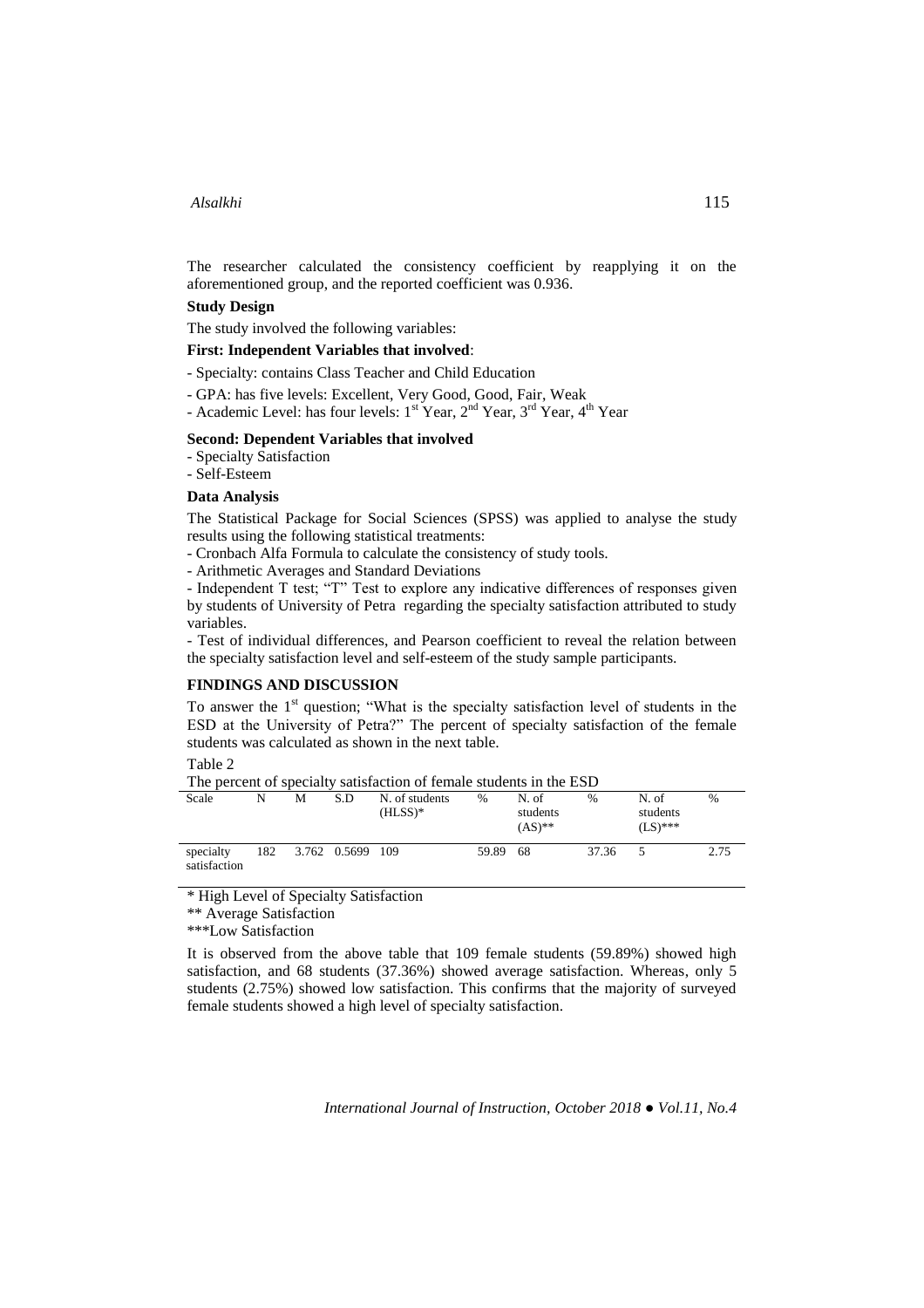The Arithmetic Average of the study sample on the specialty satisfaction scale is (3.762) and the Standard Deviation is (0.5699). Upon applying the "T" test on a study sample, it was found that the value ( $t_{(182)} = 89.05$ , p<.001) showed a statistical significant differences. In general, the study result indicated that the female students in the ESD were more satisfied with their study specialty.

## Table 3

The "T" test results of one sample of the female students in the ESD on the specialty satisfaction scale

| Variable                  |    | $^*M$ | S.D    | Ŧ     |    | Sig       |
|---------------------------|----|-------|--------|-------|----|-----------|
| specialty<br>satisfaction | 82 | 3.762 | 0.5699 | 89.05 | 81 | $0.000**$ |

\*Mean

\*\*Statistical indication

This result can be attributed to the specialty satisfaction of the female students, and to their ability to determine their future career. Also, the result is due to the students' belief in their capabilities, in addition to the ability of the EDS to accomplish the objectives of students by using modern teaching methods, various evaluation tools, and developed teaching aids.

The above result agrees with the studies of Al-Jarrah (2007) and Jassim and Heliw (2014).which both showed the high degree of students' satisfaction with their academic specialty. But the result differs, however, with the study of AL- Nabhan (2001) which showed the low degree of study satisfaction.

To answer the  $2<sup>nd</sup>$  question: Does the specialty satisfaction level of students in the ESD differ according to the specialty (Class Teacher, Child Education), GPA, and academic level?

Following is a presentation of the  $2<sup>nd</sup>$  question results:

#### **Results pertaining to study specialty variable**

The "T" test was applied on the independent samples to test the indicative differences in the estimates of the female students in ESD related to the specialty satisfaction level in view of the academic specialty variable (class teacher, child education). The results are given below.

Table 4

Mean - standard deviation and statistical significant differences' between two specialties (Class Teacher and Child Education)

| Specialty       | М     | ת א   |          | D.F | Sig      |
|-----------------|-------|-------|----------|-----|----------|
| Class Teacher   | 3.689 | .5637 | $-2.180$ | 180 | $0.031*$ |
| Child Education | 3.876 | .5647 |          |     |          |

\*Statistical indication

The above results indicate the existence of statistical indicative differences in the level of the specialty satisfaction in view of specialty variable. This result is supported by the "T" value of (-2.180) that is considered as a statistical indicative value at an indication level of ( $\alpha = 0.05$ ), and this result was in favor of students in the child education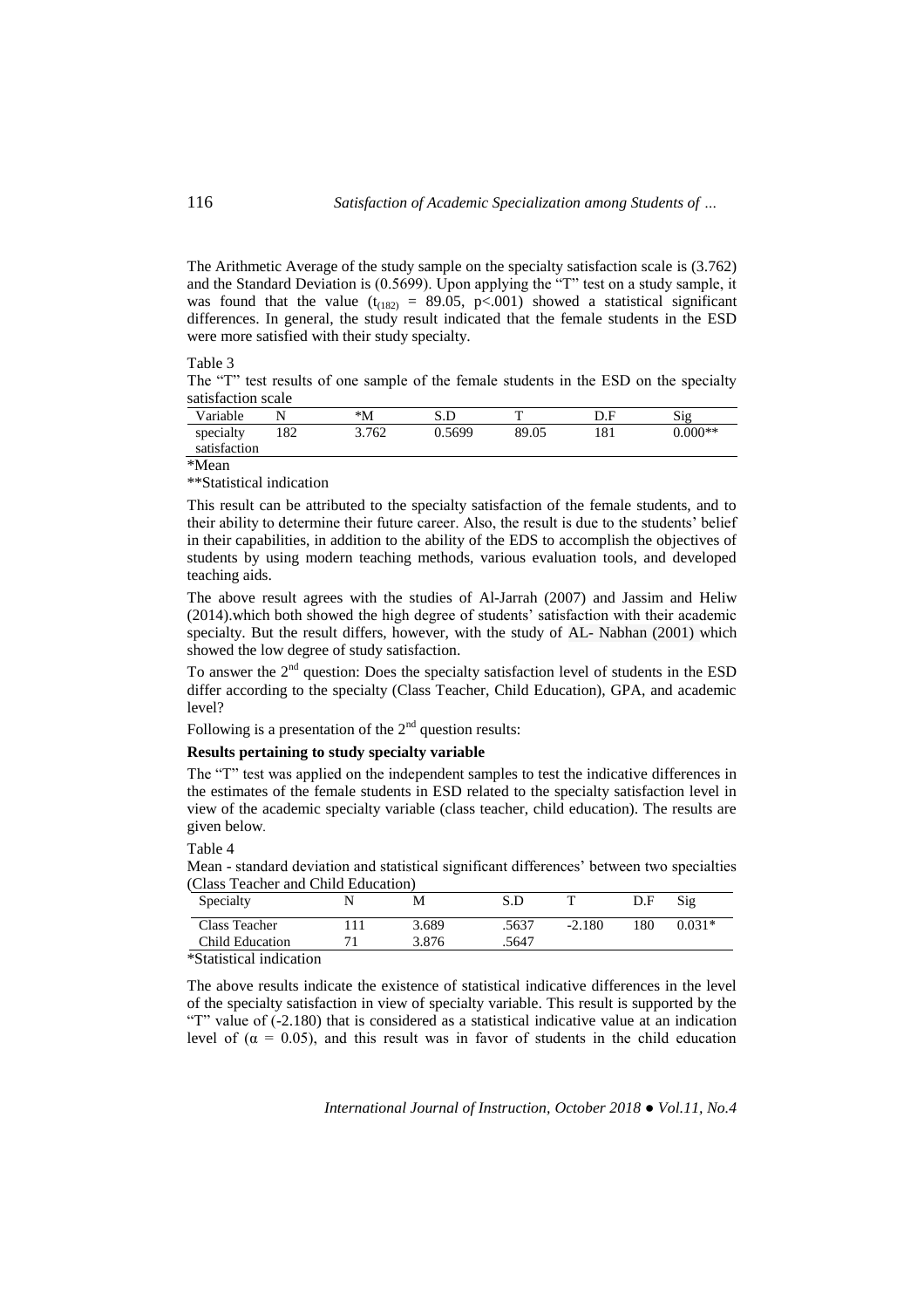specialty. Also, the result was supported by the Arithmetic Average (3.876) of Students' estimates, which is higher than the Arithmetic Average (3.689) of students in the class teacher specialty.

It is clear from the above results that female students specializing in child education are more satisfied with their specialty than those of class teacher specialty. This attitude may be attributed to the belief of students that the child education satisfies their goals in studying, graduation, and getting a job with a good social status. Also, they believe that this specialty is more requested in the local market than the class teacher specialty. In addition, students feel that child education specialty is less demanding and difficulty than the specialty of the class teacher. This explains that a small number of students change their specialty from child education to class teacher after the first year of study.

This result differs with the results of the studies of Jassim and Heliw (2014), Kazem and Al-Mia'mari (2004), which revealed no differences in the level of satisfaction with specialization according to the variable of specialization.

#### **Results pertaining to GPA variable**

As shown in the following table, the Arithmetic Averages and Standard Deviations were calculated to test the indicative differences in the estimates of the female students in the ESD related to the specialty satisfaction level in view of the GPA variable (excellent, very good, good, fair, weak) variable. The results revealed that.

Table 5

The Arithmetic Averages and Standard Deviations of the ESD students" estimate related to the specialty satisfaction in view of GPA variable.

| <b>GPA</b> Statistics | Excellent | V.good | Good   | Fair   | Weak   | Total  |
|-----------------------|-----------|--------|--------|--------|--------|--------|
| N                     | ι0        |        |        | 40     | 14     | 182    |
| М                     | 4.090     | 3.976  | 3.730  | 3.550  | 3.571  | 3.783  |
| S.D                   | 2.6511    | 0.4645 | 0.4894 | 0.7083 | 0.4888 | 0.5604 |

The Arithmetic Averages indicate the existence of apparent differences in the estimates of ESD female students related to the specialty satisfaction in view of the GPA variable. In order to know whether or not these differences are indicative, the test of single difference analysis (One Way ANOVA) test was performed.

The results of the One way ANOVA analysis revealed statistical significant differences  $(F_{(4,181)} = 4.66, p<0.1)$  in the ESD students' estimates of specialty satisfaction in view of GPA variable (Table 6).

| anie | n |
|------|---|
|------|---|

Means, Standard deviation and statistical significant differences among. GPA variable.

| Source         | S.S    | D.F | M.S   |       | Sig    |
|----------------|--------|-----|-------|-------|--------|
| Between Groups | 0.560  |     | 1.401 | 4.661 | $*001$ |
| Within Groups  | 53.192 | 177 | 0.301 |       |        |
| Total          | 58.795 | 181 |       |       |        |

\*Statistical indication

It is clear from the above table, the existence of statistical indicative differences in the specialty satisfaction level according to the GPA in favor of "excellent" average with an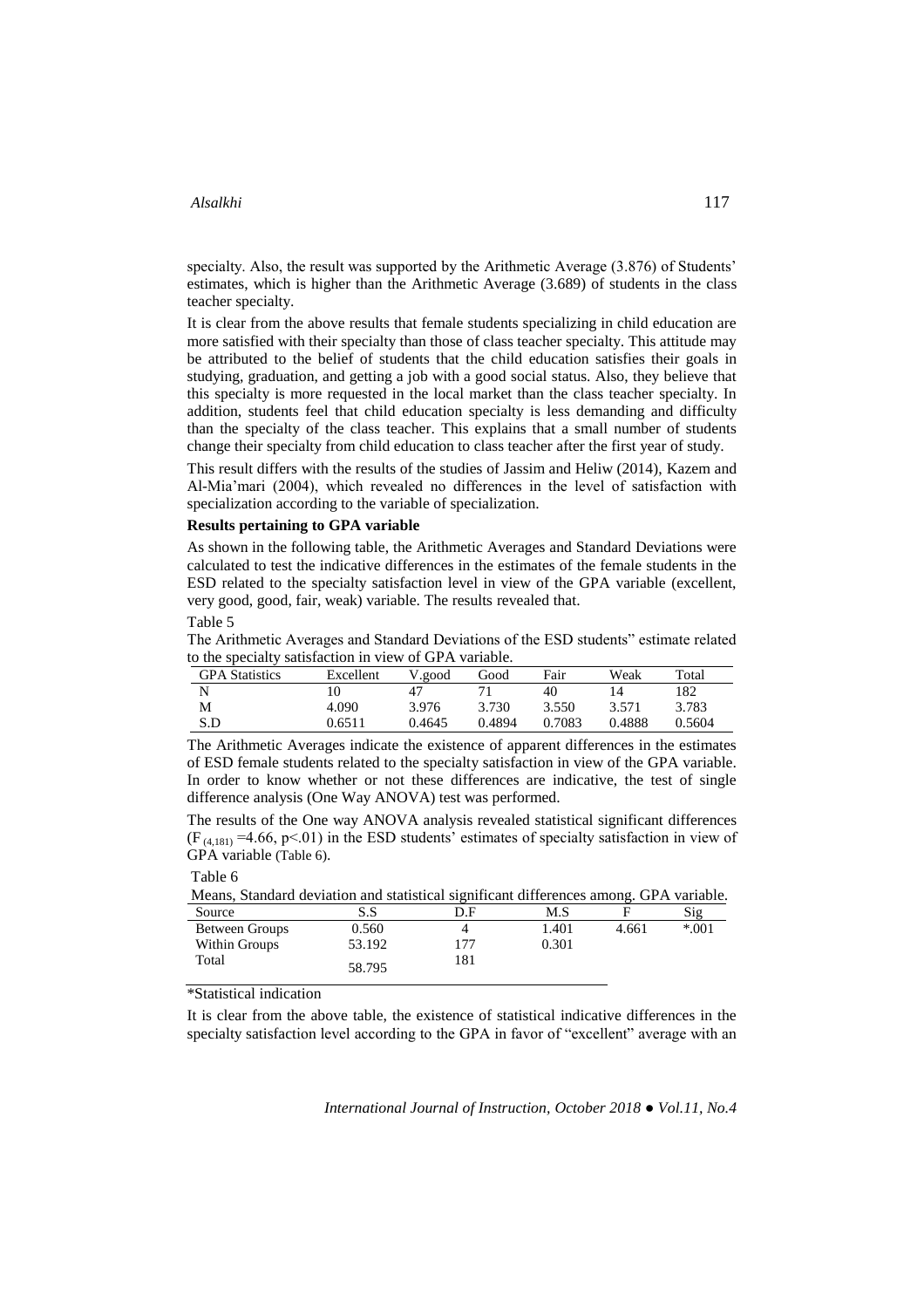Arithmetic Average of (4.090). This means that students with an excellent average show a specialty satisfaction level higher than other GPAs. This confirms the high desire and interest of students in their specialty which reflected positively on their academic achievement. The "excellent" students may have high competences that motivate them to excel in their specialty and appreciate the value and importance of the future teaching career.

This result is consistent with what Al-jarrah came into in his study (2007). His results have shown that there are differences among students' specialty satisfaction level based on their GPA. On the other hand, Khaza'leh and Tachtoush (2011), .Abu Mustafa (2008),Kazem and Al-Mia'mari studies have not depicted any of these differences.

#### **Results pertaining to academic level variable**

As shown in the following table, the Arithmetic Averages and Standard Deviations were calculated to test the indicative differences in the estimates of the ESD female students related to the specialty satisfaction level in view of the academic level variable  $(1<sup>st</sup>$  year,  $2<sup>nd</sup>$  year,  $3<sup>rd</sup>$  year,  $4<sup>th</sup>$  year). The results are given below.

Table 7

The Arithmetic Averages and Standard Deviations of the ESD students" estimate related to the specialty satisfaction in view of academic Level variable.

| Academic Level    | $1st$ year |        | $2nd$ year $3rd$ year | $4th$ year | Total |
|-------------------|------------|--------|-----------------------|------------|-------|
| <b>Statistics</b> |            |        |                       |            |       |
| N                 | 28         | 39     | 56                    | 59         | 182   |
| Μ                 | 3.977      | 3.636  | 3.814                 | 3.693      |       |
|                   |            |        |                       |            |       |
| S.D               | 0.4653     | 0.6050 | 0.5639                | 0.5753     |       |
|                   |            |        |                       |            |       |

The above Arithmetic Averages indicate the existence of apparent differences in the estimates of ESD female students related to the specialty satisfaction in view of the academic level variable. In order to know if these differences are indicative, the test of single difference analysis (One Way ANOVA) test was performed. The results are shown below:

The results of One way ANOVA analysis revealed that there were not important differences in the ESD students' estimates of specialty satisfaction in view of the academic level variable ( $F_{(3,181)} = 2.46$ , p>.05).

| variable.      |        |     |       |       |        |
|----------------|--------|-----|-------|-------|--------|
| Source         | S.S    | D.F | M.S   |       | Sig    |
|                |        |     |       |       | $*064$ |
| Between Groups | 2.343  |     | 0.781 | 2.462 |        |
| Within Groups  | 56.452 | 178 | 0.317 |       |        |
| Total          | 58.795 | 181 |       |       |        |
|                |        |     |       |       |        |

#### Table 8

Means, Standard deviation and statistical significant differences among academic level variable.

\* Statistical indication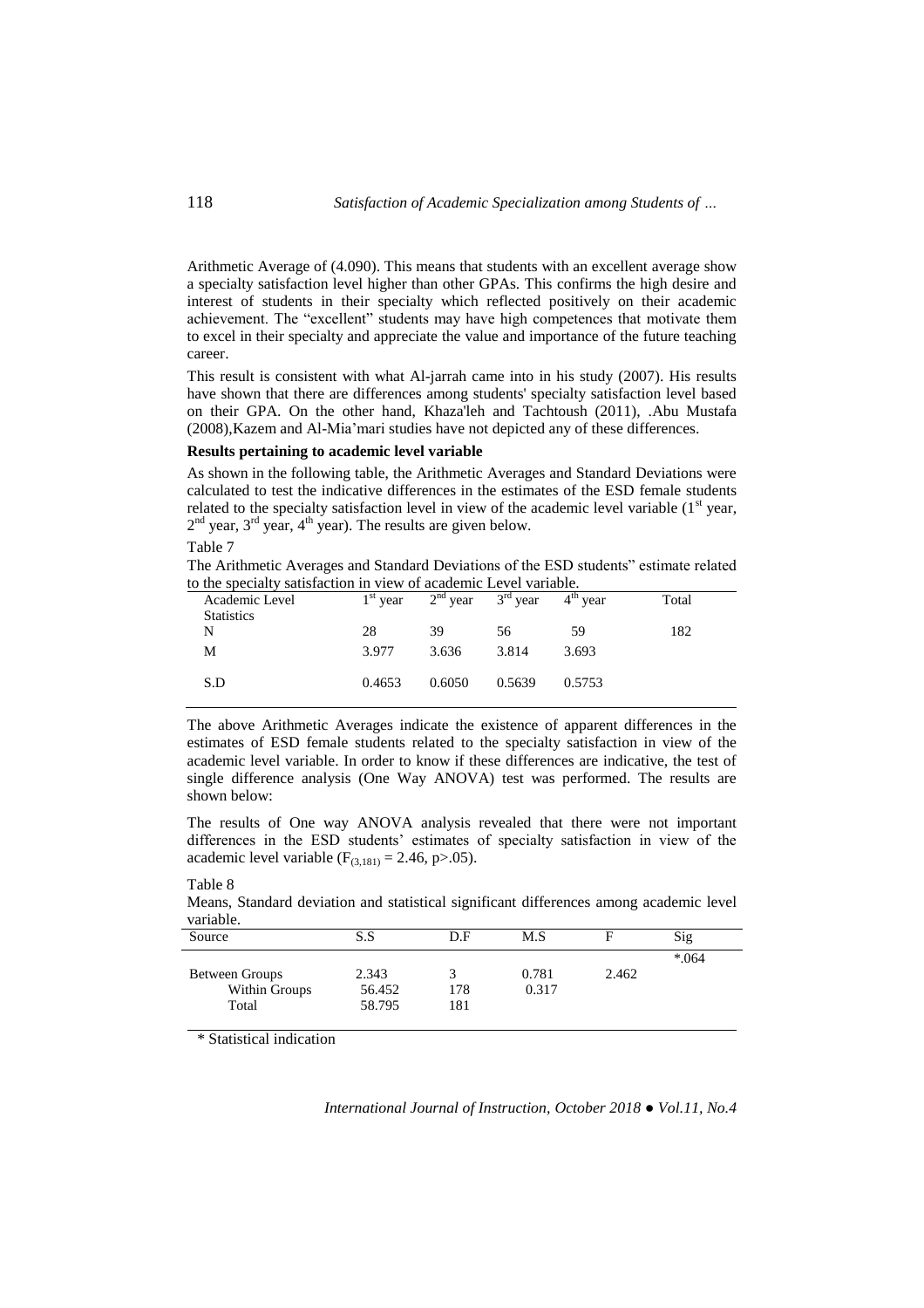Table 9

The above table shows the non-existence of statistical indicative differences in the specialty satisfaction level according to the academic level. The researcher attributed this result to the similarity of the academic environment of all study stages, and the existence of common courses between the academic levels. Also, the result is due to other factors such as the common extracurricular activities which impact the specialty satisfaction and the similarity of teaching methods, evaluation, and communication of teachers with their students.

This result is totally different from Abu Mustafa (2008) and Al-jarrah (2007) studies respectively. Their studies have shown some differences in specialty satisfaction level based on the students' academic level.

In order to answer the  $3<sup>rd</sup>$  question "What is the level of self-esteem of female students in the ESD?", the Arithmetic Averages and Standard Deviations were used as in the following table:

The arithmetic averages and standard deviations of self-esteem items.

|     |                                                         | Arithmetic | S.D    |
|-----|---------------------------------------------------------|------------|--------|
| No. | <b>ITEM</b>                                             | Average    |        |
|     | My personality has a value like other people            | 2.483      | 0.6541 |
| 2   | Frequently, I feel that I am an unsuccessful person     | 2.302      | 0.8289 |
| 3   | I have many merits that make me proud of myself         | 2.450      | 0.6176 |
| 4   | I have the ability to accomplish work with high quality | 2.324      | 0.6388 |
| 5   | I have nothing that deserves my pride                   | 2.307      | 0.7952 |
| 6   | My idea of myself is positive in general                | 2.385      | 0.6774 |
| 7   | I feel that my personality is absolutely worthless      | 2.505      | 0.7263 |
| 8   | I hope I have more respect for myself                   | 1.258      | 1.005  |
| 9   | I am quite satisfied with myself                        | 2.472      | 0.6867 |
| 10  | I feel that I have self-esteem less than others         | 2.313      | 0.8704 |
|     | Overall Measure                                         | 22.798     | 0.4760 |

It is clear from the above table that the female students in the ESD at the University of Petra have above average positive levels on the self-esteem measure. The overall Arithmetic Average of the study sample students was (22.798) and the Standard Deviation was (0.4260). This average is higher than the theoretical average of (15). This result is attributed to the academic environment of the Educational Scientific Division that enjoys the support and guidance in addition to the social and psychological support of the faculty and management.

This result agrees with AL-Aamarat and AL-rfou' results (2014) which shows the high level of self-esteem among students. However, it differs from Hasan's results (2016) which proved average levels of self-esteem.

In order to answer the  $4<sup>th</sup>$  question "Is there any relation between the specialty satisfaction level and self-esteem of the students in the ESD?", Person connection coefficient was used as illustrated in the following table: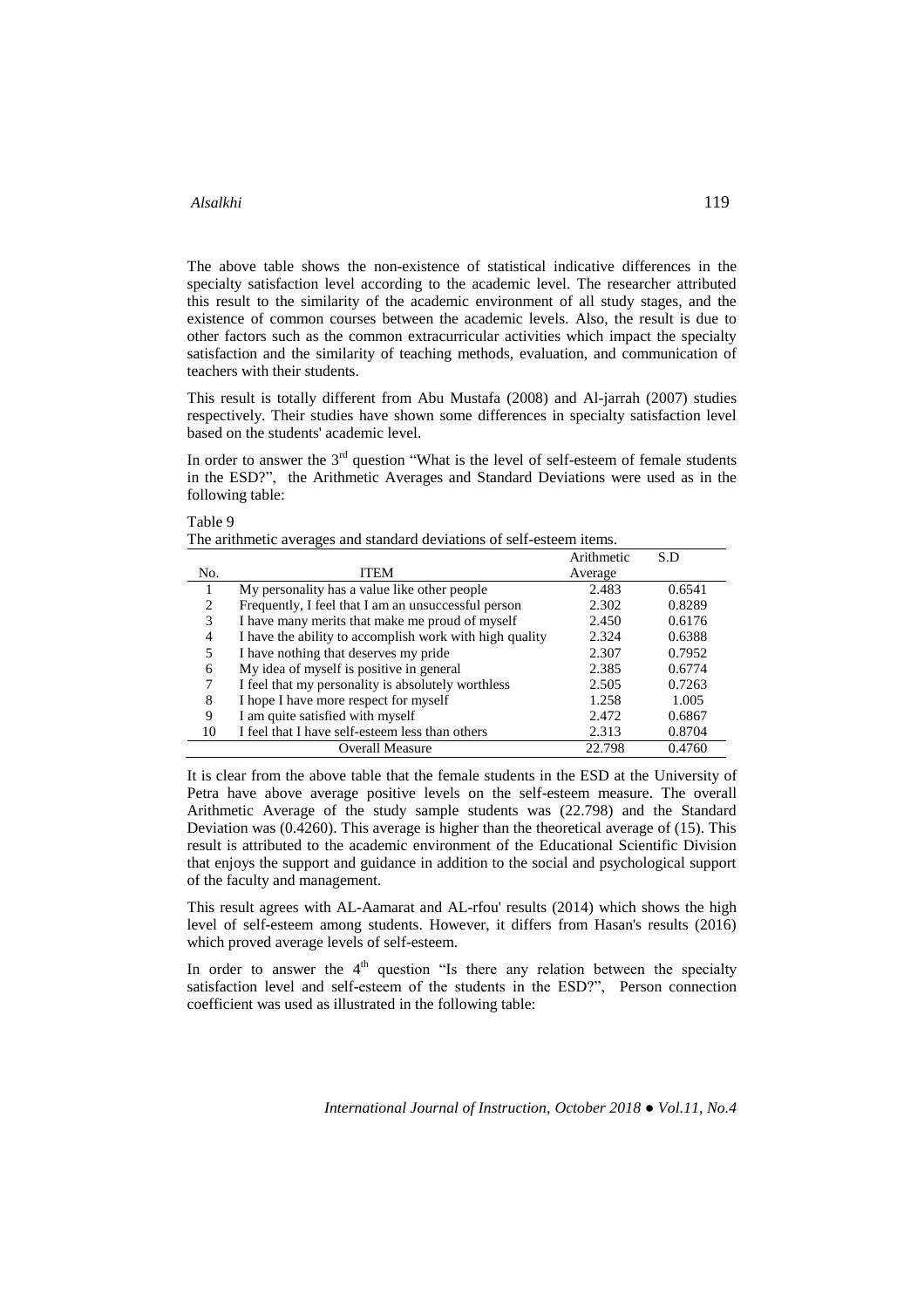| <b>TADIC TO</b><br>Pearson correlations coefficients for each factor of the two questionnaires |             |                            |          |  |  |
|------------------------------------------------------------------------------------------------|-------------|----------------------------|----------|--|--|
| Variables                                                                                      | Self-Esteem |                            |          |  |  |
|                                                                                                | N           | Correlation<br>Coefficient | Sig      |  |  |
| <b>Specialty Satisfaction</b>                                                                  | 182         | 0.505                      | $0.010*$ |  |  |

\* Statistical Indication at level ( $\alpha$  = 0.01)

It is clear from the above results that there is a positive connection relation and a statistical indication of specialty satisfaction and self-esteem of ESD female students. This means that the differences between students' degrees in the specialty satisfaction level are explained by the differences between their degrees in the self-esteem level and vice versa. We can conclude that the two relations are connected together, and one relation can be explained by the other.

# **CONCLUSION**

This research study focused on four variables including study specialty, academic performance (GPA), academic level, and self-esteem. The research results indicated statistical differences between the specialty satisfaction level and the study specialty variable in favor of child education. It is of note that high specialty satisfaction level provides students with a comfortable learning environment and thus helps them to excel in their academic performance and achieve a high GPA. This confirms a positive relationship between specialty satisfaction and academic performance variables. In addition, the study results indicated non-existence of statistical differences between the specialty satisfaction level and the academic level. This result may be attributed to the similarity of the academic environments of all study stages, and the existence of common courses between the academic levels. Finally, the research results showed a positive relation between the specialty satisfaction and self-esteem variables. This means that specialty satisfaction increases with the improvement of self-esteem level and vice versa. In general, the majority of surveyed participants demonstrated a high level of specialty satisfaction.

# **RECOMMENDATIONS**

In view of the study results, the researcher recommends the following: Arranging an orientation program for interested High School graduates to brief them on the available study specialties in the University, and the prospective jobs in the market; reviewing the factors that may influence the specialty satisfaction with the new students in order to help them select the most appropriate study specialty; extending this research to include other factors that may influence the specialty satisfaction such as student-teacher relationship, social prestige of future career and forcing sponsored students to accept a specialty assigned by the sponsor.

*International Journal of Instruction, October 2018 ● Vol.11, No.4*

Table 10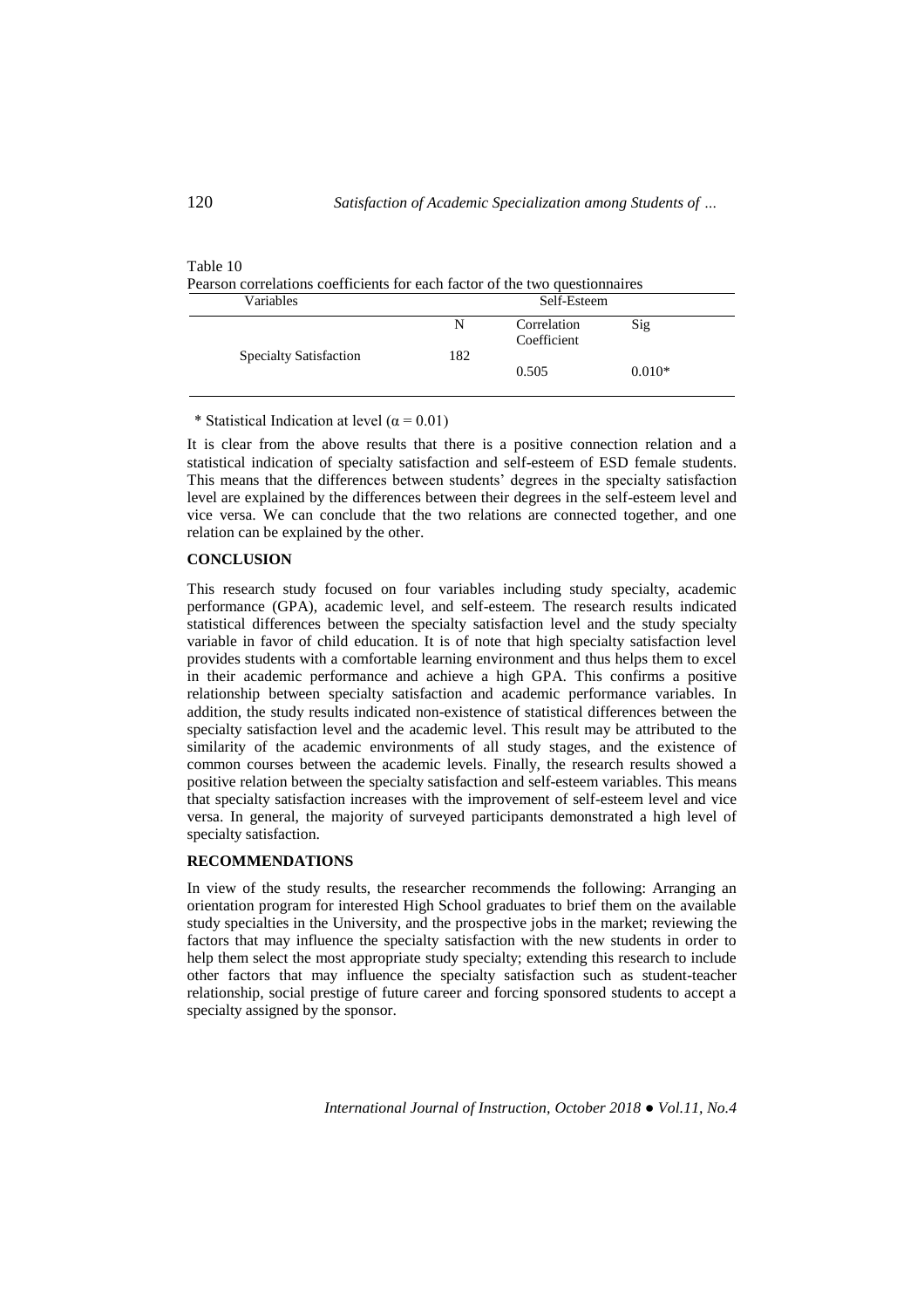# **REFERENCES**

Abu Mustafa, N. (2008). Attitudes of psychological counselling students towards their specialization (A field study on a sample of students of psychological counselling specialization in the faculty of education at Al Aqsa University). *Journal of Humanities Research*, 16/2, 411 – 444.

AL-Amarat,M.,& AL-rfou, M .(2014). Correlation between the level of satisfaction with University life and the self – esteem among the female students at Tafila Technical University (TTU) in Jordan. *The international interdisciplinary journal of education,* 12: 266- 283.

Alawi, I. (2014). Self-esteem and mental health school. Any relationship? *Journal of Education Sciences*, 58: 30-43.

Al-Jarrah, A. (2007). Attitudes of counselling students at Yarmouk University toward their major in the light of some variables, *Jordan Journal of Educational Sciences,*3/2, 165-181.

AL Nabhan, M. (2001). Developing a students' satisfaction level of studying at the Faculty of Education of Mu'tah University, *[Journal of the Educational Research Center,](http://qspace.qu.edu.qa/handle/10576/2651)*  Qatar University. 10/20, 125-152.

Al-Ulwan, B. (2015). Self-esteem and its relationship to aggressive behavior among Jordanian university students, a comparison study between practitioners and nonpractitioners of sports activity. *Journal of Sports Science*, 22: 1-19.

Alwan, I. (2007). How does your son choose his specialty? *Al-Riyadh newspaper,* No. 14260.

Awwad, A. & Ali, A. (2001).Satisfaction with the academic specialization and its relation to the social readiness of female students of the Faculty of Nursing - *8th Annual Conference of Psychological Counselling Center.* Ain-Shams University, 537-568.

Coffman, D.&Gilligan, T. (2003) Social support, stress, and self-efficacy: Effects on students' satisfaction. *Journal of College Student Retention*, 4/1, 53-66.

Deeb, F. (2014). The importance of self-esteem in the life of the human*. Journal of Humanities and Social Sciences*, 17: 17-24.

Hasan, T. (2016). Self-esteem and relation to anxiety in a sample of students of the faculty of education, University of Sudan, *Journal of Educational Sciences*, Sudan University of Science and Technology, 17 /1, 20-33.

Hanny, Kh. (2015). *Quality of life and its relation to satisfaction with the academic majority of the university Student*, (Unpublished Master Thesis). University of Hama Lakhdar Wadi.